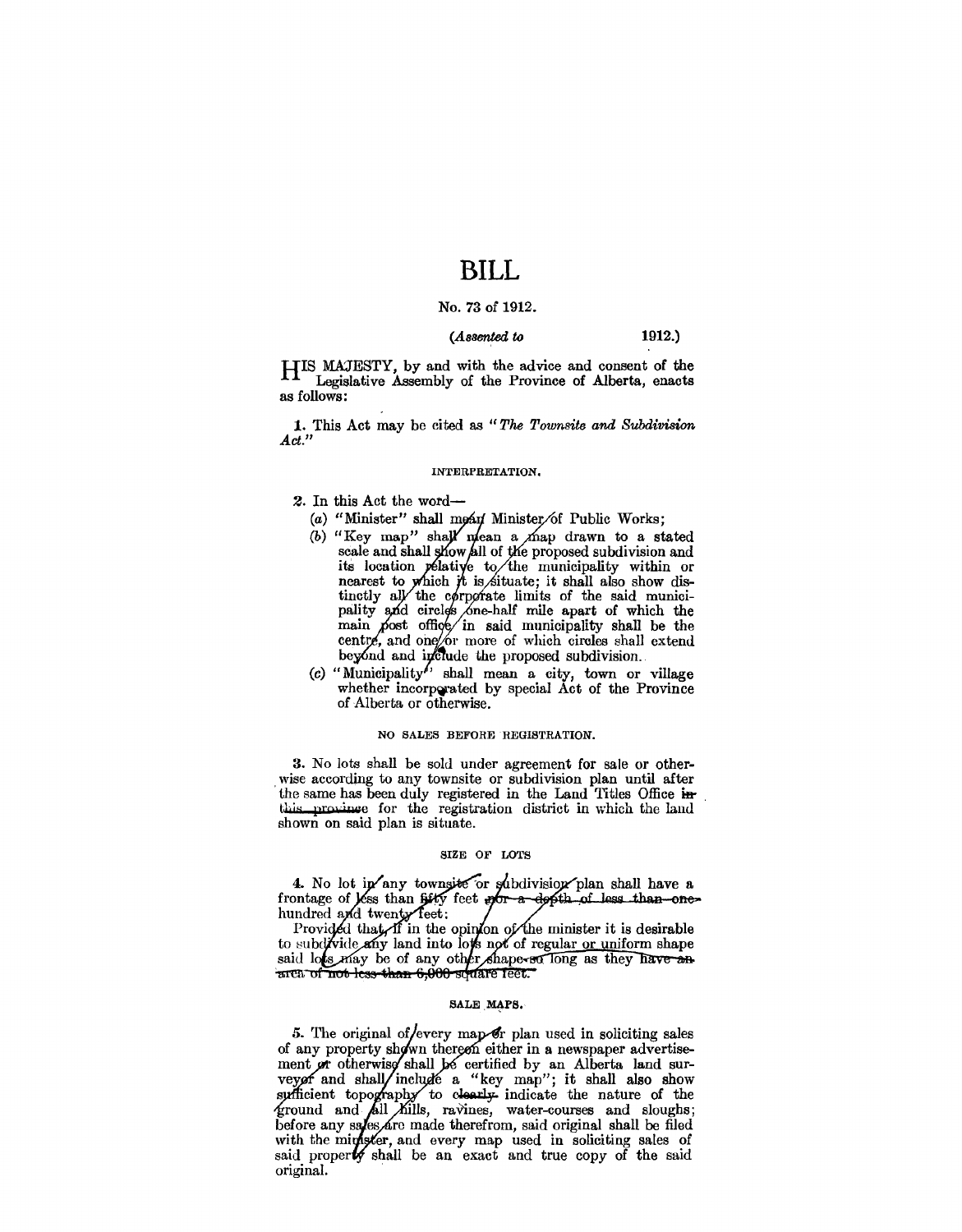#### NEW TOWN SITES.

6. No plan of subdivision of a proposed new townsite shall include a subdiVided area of more than eighty acres.

7. No plan of subdivision of any proposed addition to a townsite shall be egistered until at least one hundred people are  $\mathbf{r}$  resident upon  $\mathbf{r}$  e sajd townsite.

8. No plan  $\frac{1}{2}$  /subdivision of a proposed new townsite on any existing or proposed line of railway shall be registered until the siding which is to serve the said new townsite has been definitely/fixed, and approved by the minister.

9. Not plan of subdivision of a proposed new townsite not<br>on any existing or proposed line of railway shall be registered until syfficient evidence is submitted to satisfy the minister that the proposed subdivision is in the public interest.

#### SUBDIVISIONS WITHIN OR NEAR EXISTING MUNICIPALITIES.

10. No plan of proposed subdivision purporting to be an addition, annex or suburb of a village or town shall be registered until all the land contained in the proposed subdivision is included within the limits of said village or town.

11. No plan of proposed subdivision purporting to be an addition, annex or suburb of any city of 20,000 inhabitants or under shall be registered unless all the land contained in the proposed subdivision lies within one mile of the corporate limits of the said city.

12. No plan of proposed subdivision purporting to be an addition, annex or suburb of a city of more than 20,000 inhabitants shall be registered unless all the land contained in the proposed subdivision lies within two miles of the corporate limits of said city.

13. When the land shown in the plan of a proposed subdivision is situate within the limits of any municipality or within two miles thereof the minister may require a report from the council of the municipality setting forth whether or not in its opinion the placing of the proposed subdivision on the market for sale is in the public interest.

14. Nothing in Sections 10 to 13 hereof shall apply to subdivisions into lots or blocks of an area of five acres or more each.

### GENERAL PROVISIONS.

13. Every plan of subdivision shall show a reservation for a park and recreation grounds of an area equal to at least five per cent. of the total area subdivided;

Provided that the minister may approve or plans without such reservation where the total area subdivided is less than ten acres; upon registration of any plan showing any such reservation the reserved area shall vest in His Majesty for the use of the Province.

16. No plan of any townsite or subdivision of any land shall be registered until the minister has certified thereon that all the provisions of this Act and of any other Act or regulations with reference to registration of plans have been complied with.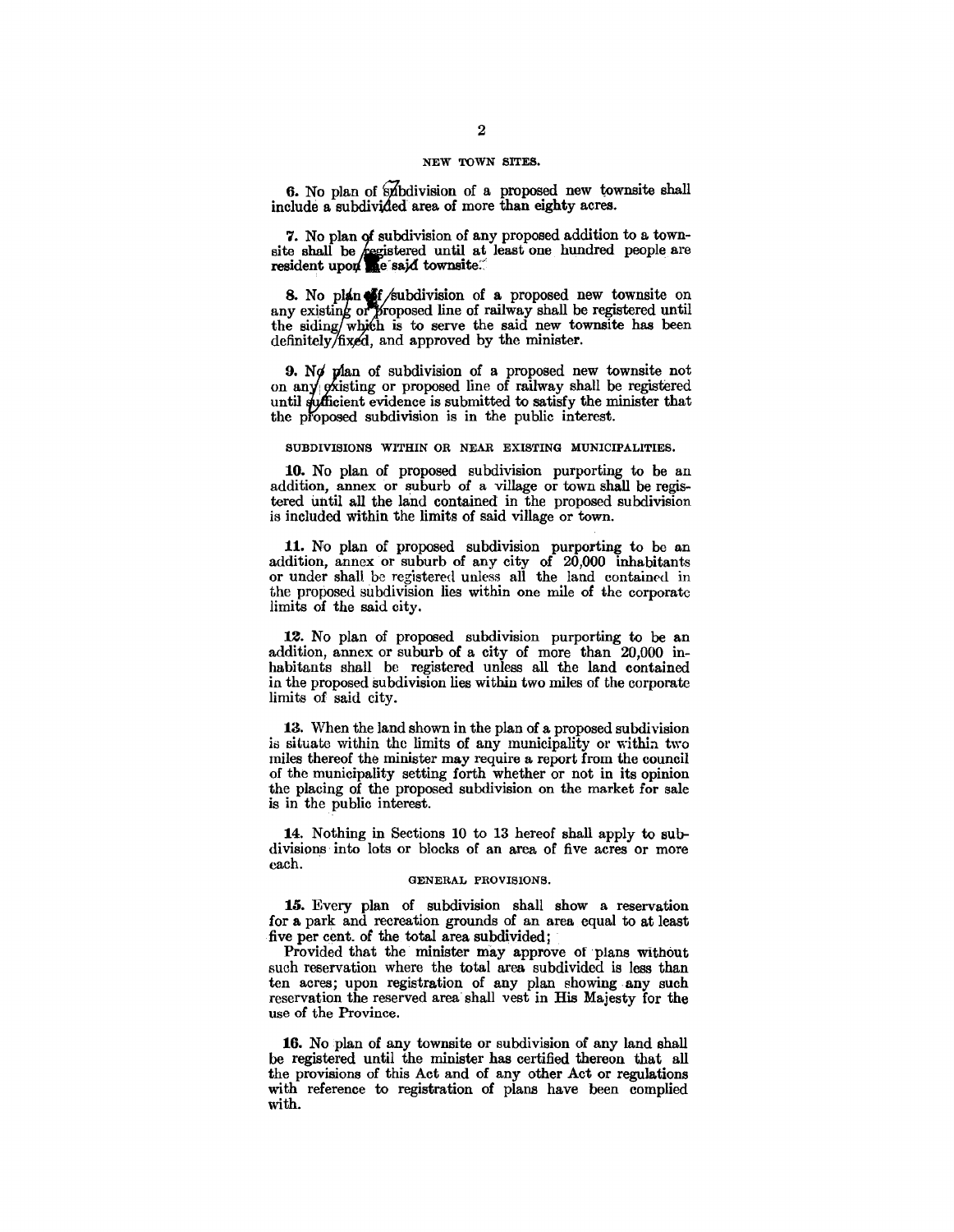17. Should any of the provisions of any other Act or of any regulations heretofore passed or made conflict with or be repugnant to any of the provisions of this Act then in every such case this Act shall prevail.

### PENALTIES.

. 18. Any person who sells any Jots contrary to the provisions of section 3 of this Act shall be liable on summary conviction before two justices of the peace to a fine of not less than \$25 nor more than \$100 and costs for every lot so sold, and all such sales shall be absolutely null and void at the option of the purchaser.

19. Any person who uses a map or plan not in accordance with the provisions of section 5 of this Act shall be liable on summary conviction before two justices of the peace to a fine of not less than \$500 nor more than \$1,000 and costs or to imprisonment for a. term not exceeding six months, or both and such penalty shall be without prejudice to any action which may be taken against him by any individual for misrepresentation or fraud, and all sales so made shall be declared absolutely null and void at the option of the purchaser.